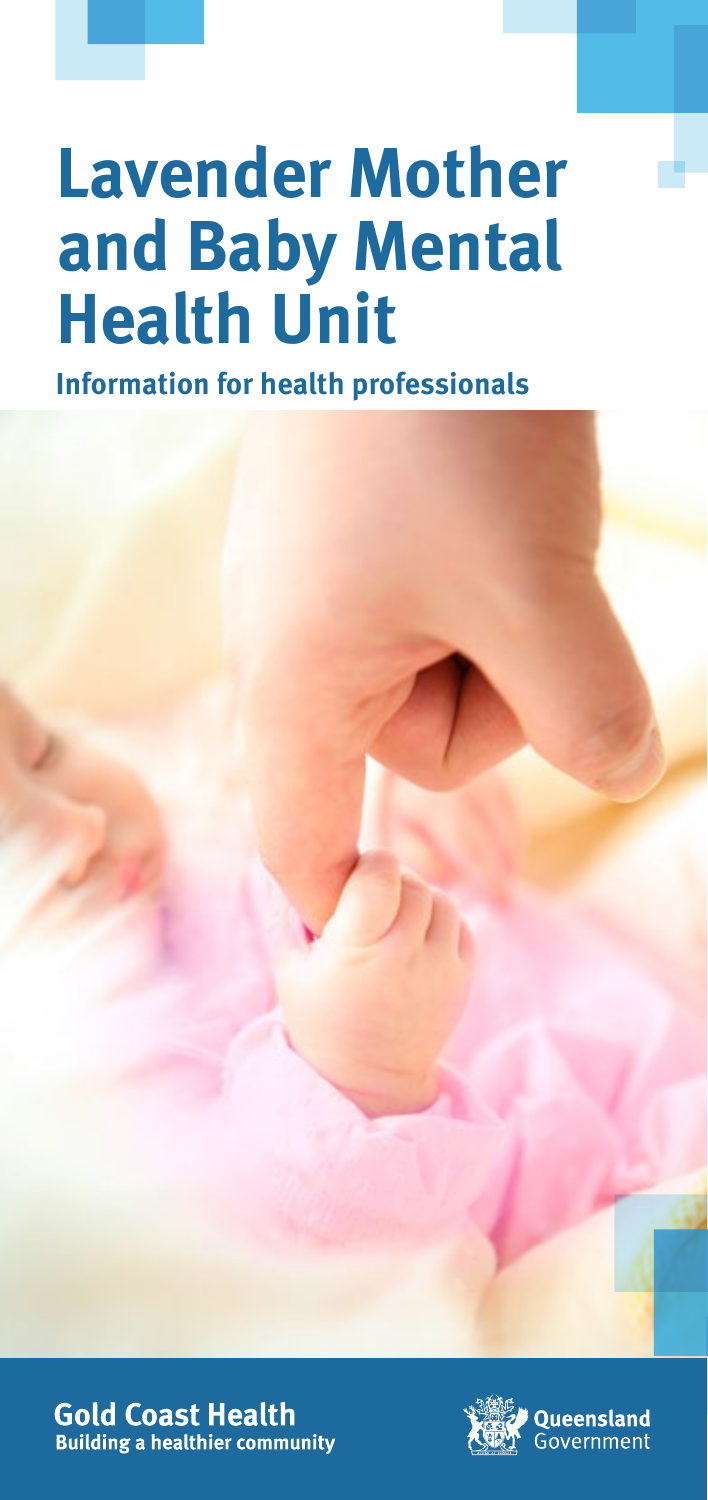### **Our team**

The unit is led by a consultant psychiatrist who is supported by a multidisciplinary team of mental health nurses, occupational therapist, social worker, clinical psychologist, dietitian, physiotherapist, psychiatric registrars and infant mental health liaison.

Additionally, the service is supported by Gold Coast Health's Community Child Health Service and Paediatrics regarding the baby's health, wellbeing and development.

### **Alternative support services**

**1300 MH CALL (Mental Health Access Line)** t: 1300 642 255

**Perinatal Anxiety and Depression Association (PANDA)** t: 1300 726 306 w: www.panda.org.au

#### **Beyondblu**e

t: 1300 224 636 w: www.beyondblue.org.au

#### **Women's Health Queensland**

t: 1800 017 676 w: www.womhealth.org.au

#### **Centre of Perinatal Excellence** t: (03) 9376 6321

w: www.cope.org.au

#### **Further support can be sought via:** Emergency Department of your local hospital Your General Practitioner (GP)

Your Child Health Centre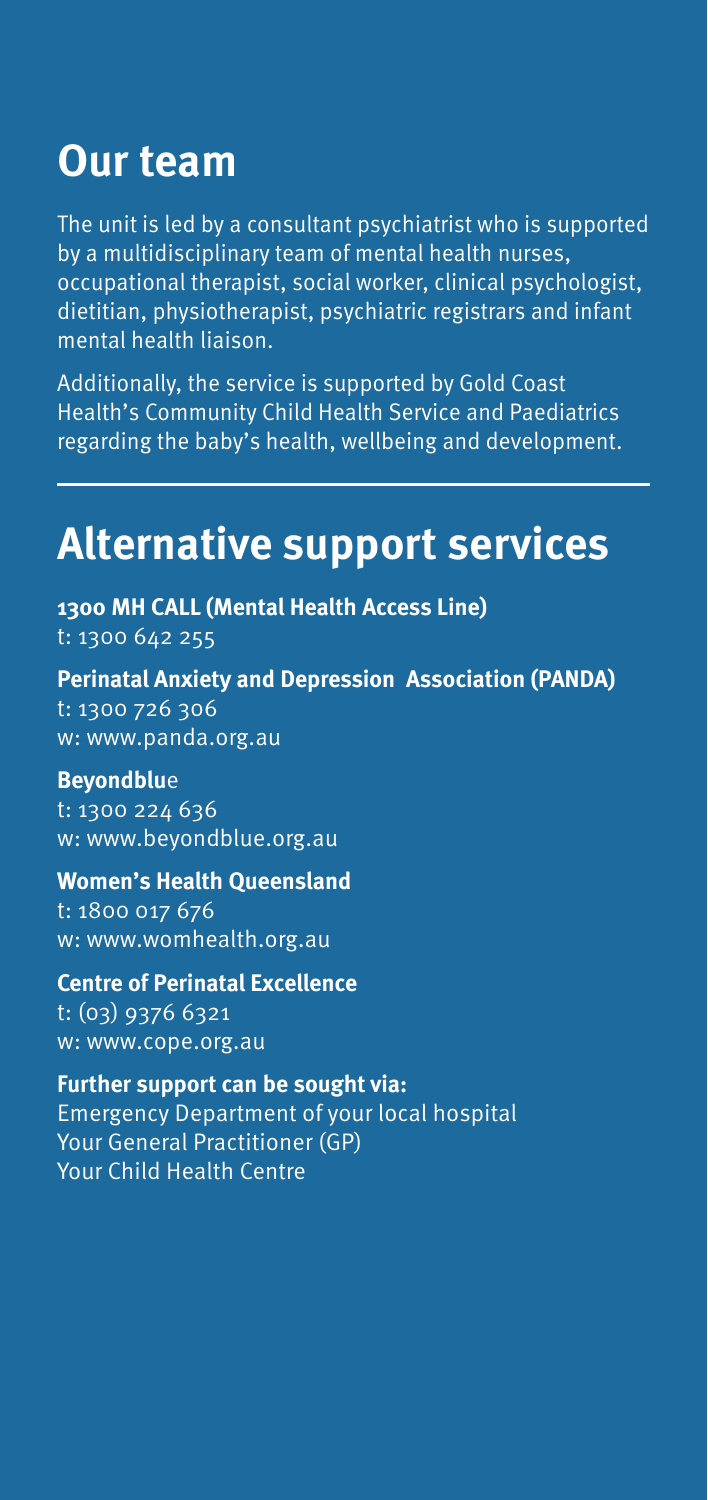### **About us**

**The Lavender Mother and Baby Mental Health Unit is a statewide four-bed acute inpatient unit located at the Gold Coast University Hospital.**

**The Unit admits women with a significant mental health problem that cannot be safely managed by community mental health services, and their babies who are not walking and are under 12 months old. The Unit admits both voluntary consumers and those under the Mental Health Act 2016.**

## **Eligibility criteria**

Women are eligible to be admitted with:

- postpartum psychosis, relapse of schizophrenia or bipolar disorder in the postpartum;
- severe anxiety and/or depressive disorder;
- complex mental health problems which may include a history of trauma, personality disorder and substance misuse that is impacting significantly on their parenting.

### **Exclusion criteria**

- Women with substance abuse issues at risk of withdrawal will be expected to complete detoxification prior to treatment.
- Women will not be able to be admitted for the sole purpose of assessing parenting capacity.

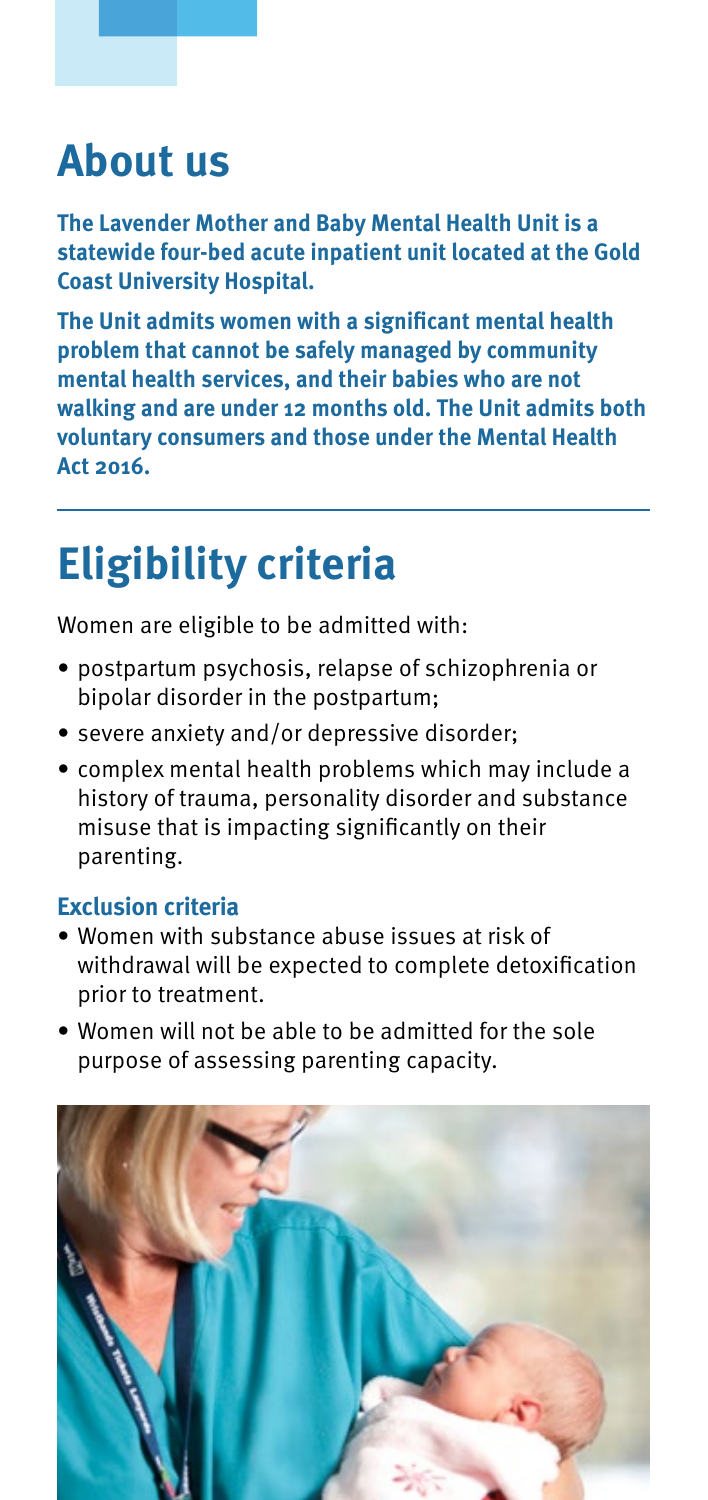# **Inpatient treatment program**

As well as treatment of maternal mental illness, there is a significant focus on mother-infant attachment and the broader family setting. The Unit's team includes a consultant psychiatrist, psychiatry registrars, specialist mental health nurses, clinical psychologist, social worker, occupational therapist, physiotherapist, dietitian and infant mental health liaison.

Treatments include individual, group, couple, motherinfant psychosocial interventions as well as medications and ECT where appropriate. The average length of stay is around three weeks, however this is variable and depends on each individual.

Follow-up agencies are expected to be involved in discharge planning and clinical reviews with the patient's consent to help with post-discharge management. A medical clearance of mother and infant from infectious disease is required.

**This is a non-smoking hospital and smoking is not permitted anywhere on the hospital grounds. Nicotine replacement therapy is available. No illicit drugs or alcohol are allowed on hospital grounds.**

## **Service capacity**

Lavender Mother Baby Mental Health Unit can admit four mothers and their babies. It is likely that at times demand will outweigh capacity.

Admission will be prioritised by:

- a) Acuity (women must be appropriate to be managed in an open ward setting)
- b) Babies under six weeks old
- c) Breastfeeding status
- d) Availability of alternate community management.

The referring service provides ongoing management and engagement of community supports until admission occurs. If admission is not deemed appropriate, recommendations regarding management and community referrals will be provided.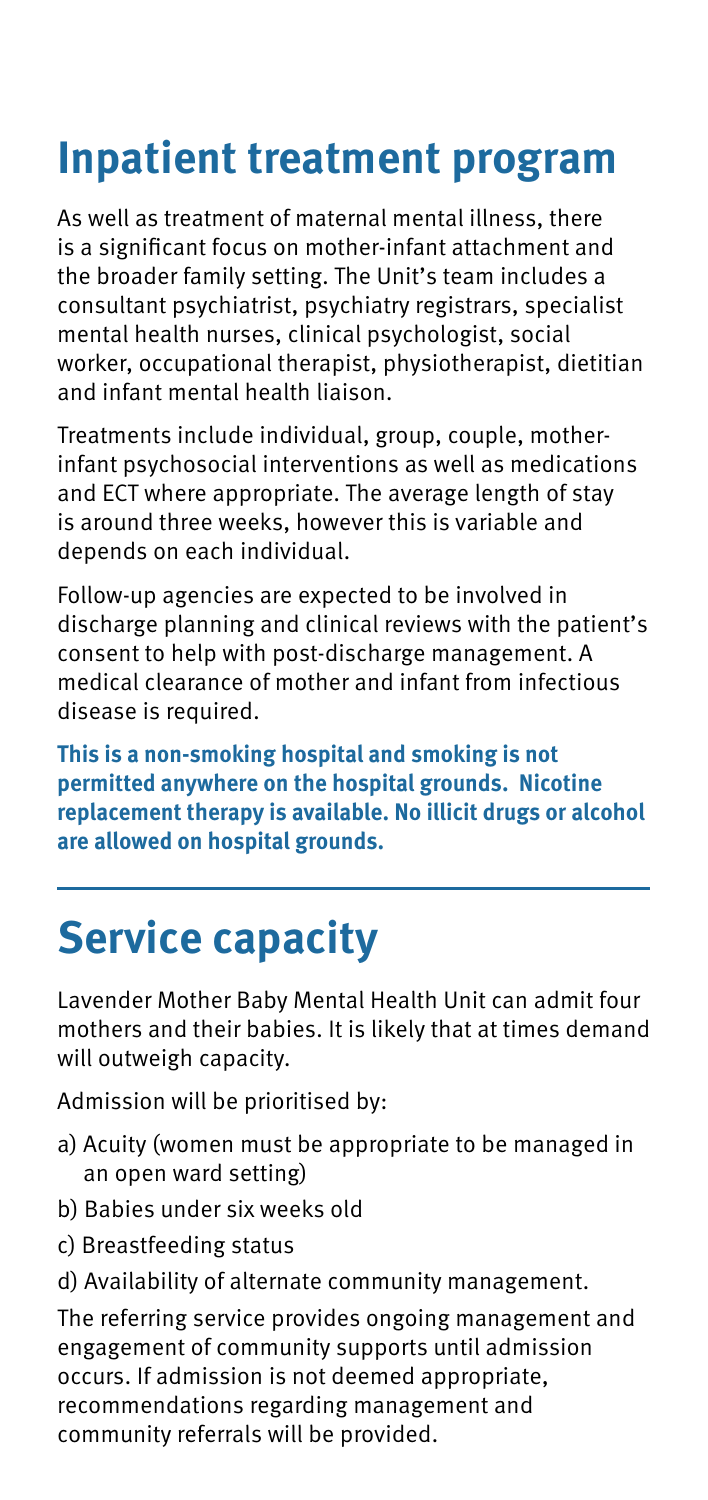# **Referrals**

Referrals can be made by:

- mental health services
- private psychiatrist
- private mental health clinics

### **Referral process**

- general practitioner (GP)
- obstetrician
- paediatrician
- 1. Assess woman based upon eligibility criteria. If unsure regarding suitability for referral, please telephone Unit Intake on **07 5687 7064** between 8:00 am – 4:00 pm, Monday to Friday (excluding public holidays).
- 2. Complete referral form and fax to **07 5687 7814** or email **(GCUH\_Lavender@health.qld.gov.au).**

To download the referral form visit **www.goldcoast.health.qld.gov.au/ourservices/lavender-mother-and-baby-unit** and look under Related Documents.

- 3. Referrals will be discussed and the referrer will be notified of the outcome within two working days. If the referral is deemed suitable, a further assessment may occur which either will be face-to-face or via video/ phone-conferencing with the patient (and referrer).
- 4. The baby will require a pre-admission health screen to ensure that the baby is well and free of infectious diseases. There is no capacity to admit ill infants.
- 5. For appropriate prioritisation of the referral, please provide at least weekly updates via phone or email.
- 6. When a bed becomes available, the referrer and patient will be contacted.
- 7. All admissions are planned and will occur Monday to Friday, 8 am to 4 pm. The referrer to arrange transport of the patient and the baby.
- 8. The referrer holds the responsibility, management and governance of the woman and baby's care until they are physically admitted to the Unit.